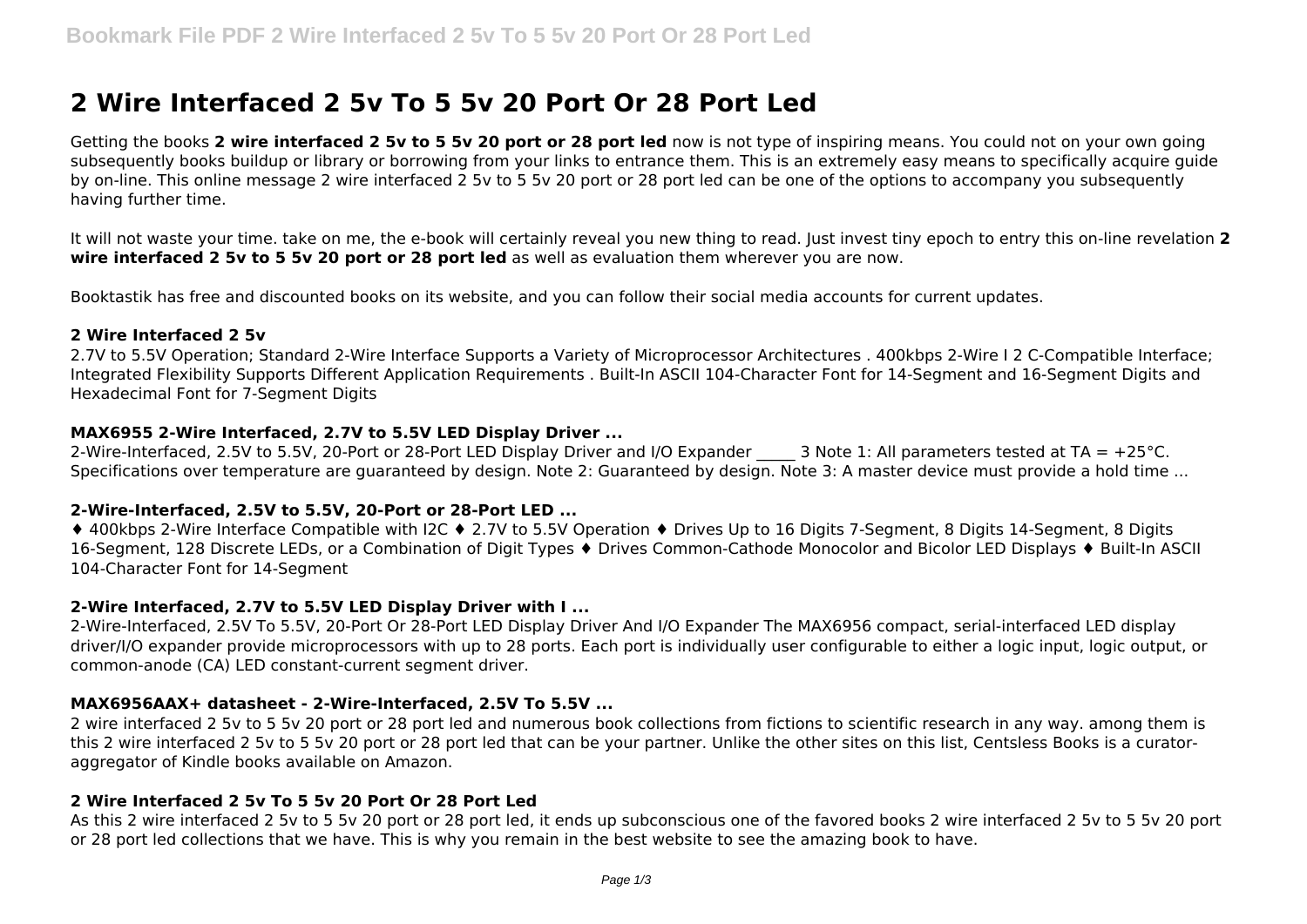# **2 Wire Interfaced 2 5v To 5 5v 20 Port Or 28 Port Led ...**

2-wire-interfaced-2-5v-to-5-5v-20-port-or-28-port-led 2/4 Downloaded from dev.horsensleksikon.dk on November 29, 2020 by guest Rather than enjoying a good PDF afterward a mug of coffee in the afternoon, then again they juggled next some harmful virus inside their computer. 2 wire interfaced 2 5v to 5 5v 20 port or 28 port

# **2 Wire Interfaced 2 5v To 5 5v 20 Port Or 28 Port Led ...**

2-Wire Interfaced, 2.7V to 5.5V LED Display Driver with I/O Expander and Key Scan 2 \_\_\_\_\_ ABSOLUTE MAXIMUM RATINGS Stresses beyond those listed under "Absolute Maximum Ratings" may cause permanent damage to the device. These are stress ratings only, and functional

# **2-Wire Interfaced, 2.7V to 5.5V LED Display Driver with I ...**

2-Wire Interfaced, 2.7V to 5.5V, 4-Digit 5 7 Matrix LED Display Driver 3 DC ELECTRICAL CHARACTERISTICS (continued) (Typical operating circuit, V+ = 3.0V to 5.5V, TA = TMIN to TMAX, unless otherwise noted.) (Note 1) PARAMETER SYMBOL CONDITIONS MIN TYP MAX UNITS

# **2-Wire Interfaced, 2.7V to 5.5V, 4-Digit 5 7 Matrix LED ...**

The 2-wire serial interface uses fixed 0.8V/2.1V logic thresholds for compatibility with 2.5V and 3.3V systems when the display driver is powered from a 5V supply. The MAX6958/MAX6959 drive up to four 7-segment digits, with decimal points, plus four discrete LEDs, or four 7-segment digits and eight discrete LEDs if the digits' decimal points are not used, or up to 36 discrete LEDs.

# **MAX6958 2-Wire Interfaced, 3V to 5.5V, 4-Digit, 9-Segment ...**

2-Wire-Interfaced, 2.5V to 5.5V, 20-Port or 28-Port I/O Expander 6 \_\_\_\_\_ Detailed Description The MAX7300 general-purpose input/output (GPIO) peripheral provides up to 28 I/O ports, P4 to P31, con- trolled through an I2C-compatible serial interface. The ports can be ...

# **2-Wire-Interfaced, 2.5V to 5.5V, 20-Port or 28-Port I/O ...**

2-Wire-Interfaced, 2.5V to 5.5V, 20-Port or. 28-Port I/O Expander \_\_\_\_\_ Maxim Integrated Products. 1. 19-2413; Rev 7; 9/11. For pricing, delivery, and ordering information, please contact Maxim Direct at 1-888-629-4642, or visit Maxim's website at www.maxim-ic.com. ...

# **MAX7300ATL datasheet(1/20 Pages) MAXIM | 2-Wire-Interfaced ...**

The MAX7318 2-wire-interfaced expander provides 16- bit parallel input/output (I/O) port expansion for SMBus™ and I2C applications. The MAX7318 consists of input port registers, output port registers, polarity inversion registers, configuration registers, and an I2C-compatible serial interface logic compatible with SMBus.

# **2-Wire-Interfaced, 16-Bit, I/O Port Expander with ...**

Data Interface = 2 Wire, I2C, Serial. 1 Filter(s) Selected ... 400 kSPS, 2 Wire, I2C, Serial, 4.5V to 5.5V, SOP, 10 Pins. LINEAR TECHNOLOGY. You previously purchased this product. View in Order History. Each Restricted Item . 8bit 400kSPS 2 Wire, I2C, Serial 4.5V to 5.5V SOP ...

# **2 Wire, I2C, Serial Digital-to-Analog Converters - DAC ...**

mon-cathode display drivers interface microprocessors to seven-segment numeric LED digits, or discrete LEDs through an SMBus™- and I2Ccompatible 2-wire serial interface. The 2-wire serial interface uses fixed 0.8V/2.1V logic thresholds for compatibility with 2.5V and 3.3V systems when the display driver is powered from a 5V supply.